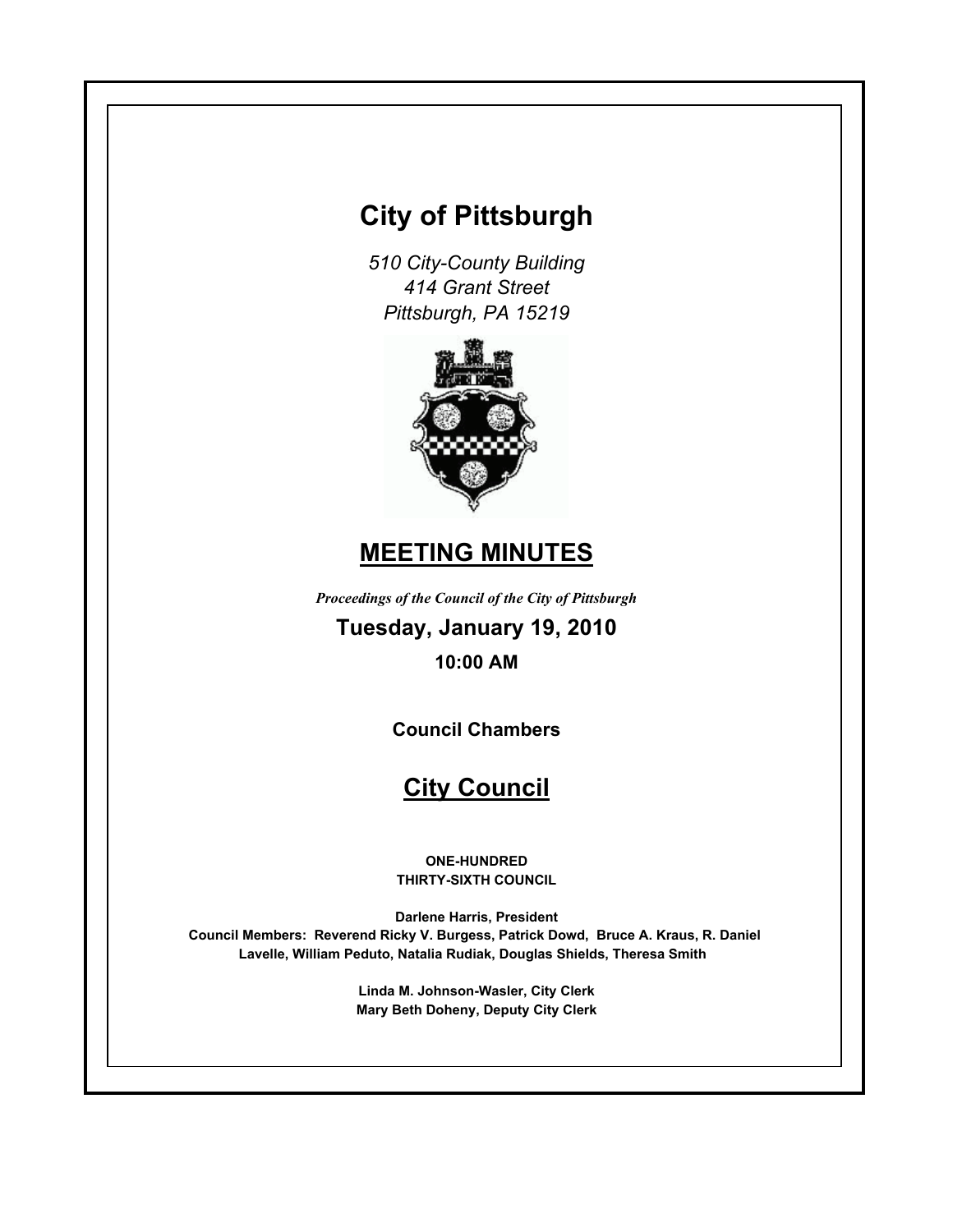## **ROLL CALL**

Present: 9 - Rev. Burgess, Mr. Dowd, Mrs. Harris, Mr. Kraus, Mr. Lavelle, Mr. Peduto, Ms. Rudiak, Mr. Shields and Mrs. Smith

# **PLEDGE OF ALLEGIANCE**

## **PROCLAMATIONS**

Bill No. **[2010-0043](http://pittsburgh.legistar.com/gateway.aspx/matter.aspx?key=12542)** does hereby declare this week to be "Remembering Yvonne Zanos Week" in the City NOW, THEREFORE, BE IT RESOLVED that the Council of the City of Pittsburgh of Pittsburgh.

**SPONSOR(S): DARLENE HARRIS AND ALL MEMBERS**

**A motion was made that this matter be Adopted. The motion carried.**

## **PUBLIC COMMENTS**

## **PRESENTATION OF PAPERS**

### **REV. BURGESS, CHAIRPERSON OF THE COMMITTEE ON HUMAN RESOURCES, PRESENTS**

Bill No. **[2010-0042](http://pittsburgh.legistar.com/gateway.aspx/matter.aspx?key=12541)** Administrative, by deleting language. An Ordinance amending the Pittsburgh Code of Ordinances, Title One,

#### **SPONSOR(S): REVEREND RICKY V. BURGESS**

**A motion was made that this matter be Waived under Rule 8. The motion carried.**

**Read and referred to Finance and Law Committee**

## **MR. DOWD, CHAIRPERSON OF THE COMMITTEE ON INTERGOVERNMENTAL AFFAIRS, PRESENTS**

Bill No. **[2010-0034](http://pittsburgh.legistar.com/gateway.aspx/matter.aspx?key=12532)** Pittsburgh Water and Sewer Authority pursuant to the 1995 Cooperation Agreement Resolution Authorizing the Mayor to enter into negotiations for an agreement with the and 1995 Capital Lease Agreement granting the Authority the rights and responsibility relative to storm water management in the City of Pittsburgh.

## **SPONSOR(S): PATRICK DOWD**

#### **Read and referred to Intergovernmental Affairs Committee**

Bill No. **[2010-0035](http://pittsburgh.legistar.com/gateway.aspx/matter.aspx?key=12534)** amended, entitled "Providing for an Agreement or Agreements, or use of existing Resolution further amending Resolution No.204, effective April 12, 2000, as Agreements and/or a Contract or Contracts, or use of existing Contracts, and for the purchase of materials, supplies, equipment, and/or services for various projects in connection with the Neighborhood Needs Program in Council District 7; and providing for the payment of the costs thereof," by adding \$2,000 to "Morningside Baseball Association" and by adjusting various other projects in District 7. Total cost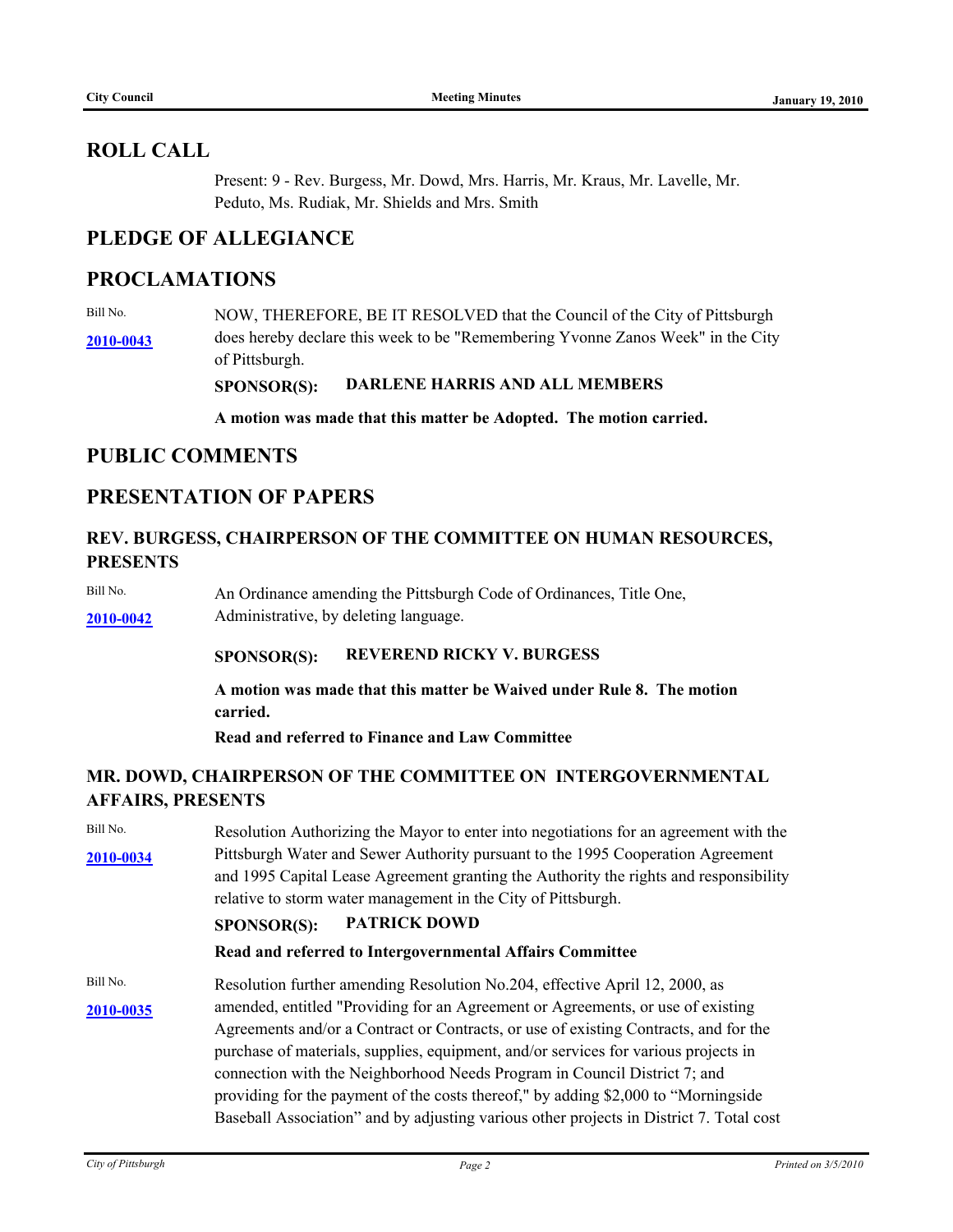of all projects should not exceed \$1,000,000.

#### **SPONSOR(S): PATRICK DOWD**

#### **Read and referred to Finance and Law Committee**

Bill No.

**[2010-0036](http://pittsburgh.legistar.com/gateway.aspx/matter.aspx?key=12535)** 2000, as amended, entitled: "Adopting and approving the 2000 Capital Budget and the Resolution amending and supplementing Resolution No. 861, effective January 1, 2000 Community Development Block Grant Program; and approving the 2000 through 2005 Capital Improvement Program, by adjusting various line items in conformance with City Council's 2000 Capital Budget amendments" by adding \$2,000 to "Morningside Baseball Association" and by adjusting various other projects in Council District 7.

#### **SPONSOR(S): PATRICK DOWD**

**Read and referred to Land Use and Economic Development Committee**

## **MR. KRAUS, CHAIRPERSON OF THE COMMITTEE ON PUBLIC WORKS, PRESENTS**

| Bill No.  | Resolution providing for a Contract or Contracts, or the use of existing Contracts for                                                                                                                                                                                                                                                                                                                                                                                                                                                                 |  |  |
|-----------|--------------------------------------------------------------------------------------------------------------------------------------------------------------------------------------------------------------------------------------------------------------------------------------------------------------------------------------------------------------------------------------------------------------------------------------------------------------------------------------------------------------------------------------------------------|--|--|
| 2010-0028 | street resurfacing programs to include, hot mix asphalt, crack sealing, equipment<br>purchases, sawing and sealing, asphalt milling, truck rental, brick and blockstone<br>repairs, handicap ramps, concrete slab replacement and parks related asphalt work at<br>various locations throughout the City of Pittsburgh, and providing for the payment of<br>the cost thereof, at a cost not to exceed \$6,247,645.00.                                                                                                                                  |  |  |
|           | <b>Read and referred to Public Works Committee</b>                                                                                                                                                                                                                                                                                                                                                                                                                                                                                                     |  |  |
| Bill No.  |                                                                                                                                                                                                                                                                                                                                                                                                                                                                                                                                                        |  |  |
| 2010-0029 | Resolution providing for a Contract or Contracts, or the use of existing Contracts for<br>flexible beam guiderail maintenance and repair at various locations throughout the<br>City of Pittsburgh, and providing for the payment thereof, at a cost not to exceed<br>\$50,000.00                                                                                                                                                                                                                                                                      |  |  |
|           | <b>Read and referred to Public Works Committee</b>                                                                                                                                                                                                                                                                                                                                                                                                                                                                                                     |  |  |
| Bill No.  |                                                                                                                                                                                                                                                                                                                                                                                                                                                                                                                                                        |  |  |
| 2010-0030 | Resolution providing for a Contract or Contracts, or the use of existing Contracts for<br>Construction Division Materials at various locations throughout the City of Pittsburgh,<br>and providing for the payment thereof, at a cost not to exceed \$150,000.00                                                                                                                                                                                                                                                                                       |  |  |
|           | <b>Read and referred to Public Works Committee</b>                                                                                                                                                                                                                                                                                                                                                                                                                                                                                                     |  |  |
| Bill No.  | Resolution amending Resolution No. 200, effective April 24, 2009, entitled                                                                                                                                                                                                                                                                                                                                                                                                                                                                             |  |  |
| 2010-0031 | "Providing for an Agreement or Agreements or for the use of existing Agreements,<br>providing for a Contract or Contracts or for the use of existing Contracts, and<br>providing for the purchase of materials, supplies and equipment in connection with the<br>rehabilitation and reconstruction of various park facilities; and further providing for<br>the payment of the costs thereof.;" by increasing the total project allocation by<br>\$21,671.00 from \$766,000.00 to \$787,671.00; and providing for the payment of the<br>costs thereof. |  |  |
|           | <b>Read and referred to Public Works Committee</b>                                                                                                                                                                                                                                                                                                                                                                                                                                                                                                     |  |  |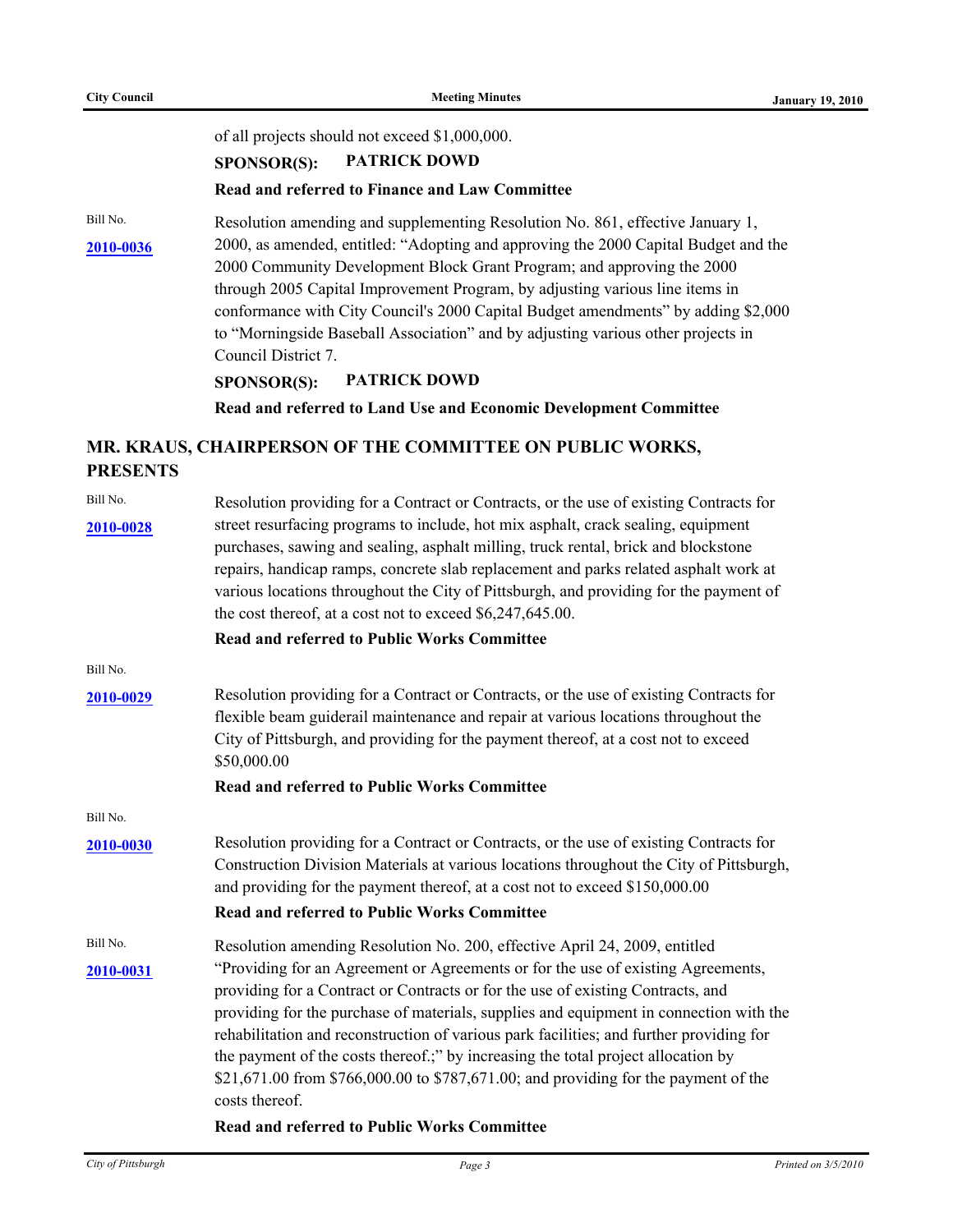| <b>City Council</b> | <b>Meeting Minutes</b>                                                                                                                                      | <b>January 19, 2010</b> |
|---------------------|-------------------------------------------------------------------------------------------------------------------------------------------------------------|-------------------------|
| Bill No.            | Resolution further amending Resolution No. 675, effective December 30, 2008, as                                                                             |                         |
| 2010-0032           | amended, entitled "Adopting and approving the 2009 Capital Budget and the 2009<br>Community Development Block Grant Program; and approving the 2009 through |                         |
|                     | 2013 Capital Improvement Program," by increasing "Park Reconstruction" in the<br>amount of \$21,671.00 from \$766,000.00 to \$787,671.00.                   |                         |
|                     | <b>Read and referred to Public Works Committee</b>                                                                                                          |                         |
| Bill No.            | Resolution vacating Burrows Street (2 portions) Main Blvd. and Waring Court in the                                                                          |                         |
| 2010-0033           | 5th Ward, 6th Council District of the City of Pittsburgh.                                                                                                   |                         |
|                     | A motion was made that this matter be Waived under Rule 8. The motion<br>carried.                                                                           |                         |
|                     | <b>Read and referred to Public Works Committee</b>                                                                                                          |                         |
| <b>PRESENTS</b>     | MR. PEDUTO, CHAIRPERSON OF THE COMMITTEE ON FINANCE AND LAW,                                                                                                |                         |
| Bill No.            | Ordinance amending the Pittsburgh Code, Title I-Administrative Chapter                                                                                      |                         |
| 2010-0025           | 161-Contracts, to require contractors who provide building service and food services                                                                        |                         |
|                     | to the City of Pittsburgh to pay prevailing wages to employees employed pursuant to                                                                         |                         |
|                     | such contracts, and to require that building service, food service, grocery, and hotel                                                                      |                         |
|                     | employees employed on projects receiving City subsidies be paid prevailing wages.                                                                           |                         |

#### **Read and referred to Finance and Law Committee**

Bill No. [2010-0026](http://pittsburgh.legistar.com/gateway.aspx/matter.aspx?key=12522) County to perform interim assessments of all real property located within the City of Resolution authorizing and directing the Office of Property Assessments of Allegheny Pittsburgh beginning with the year 2009.

#### **Read and referred to Finance and Law Committee**

## **MS. RUDIAK, CHAIRPERSON OF THE COMMITTEE ON GENERAL AND GOVERNMENT SERVICES, PRESENTS**

Bill No. **[2010-0037](http://pittsburgh.legistar.com/gateway.aspx/matter.aspx?key=12536)** Committee on General and Government Services to Committee on Performance and Resolution amending the Rules of Council, Rule IX and X, to change the name of the Asset Management, and include additional jurisdictions and oversight.

## **SPONSOR(S): DARLENE HARRIS, BRUCE A. KRAUS AND NATALIA RUDIAK**

### **Read and referred to Finance and Law Committee**

# **MRS. SMITH, CHAIRPERSON OF THE COMMITTEE ON PUBLIC SAFETY SERVICES, PRESENTS**

Bill No. **[2010-0027](http://pittsburgh.legistar.com/gateway.aspx/matter.aspx?key=12523)** Pittsburgh Communities Weed and Seed Steering Committee; Karen Kirchner, Communication requesting permission for Debora Whitfield, member of the West member of the West Pittsburgh Communities Weed and Seed Steering Committee; and Sarah Ralich, member of the Lawrenceville Weed and Seed Steering Committee, to travel to Baltimore, Maryland on February 23, 2010 to attend the Community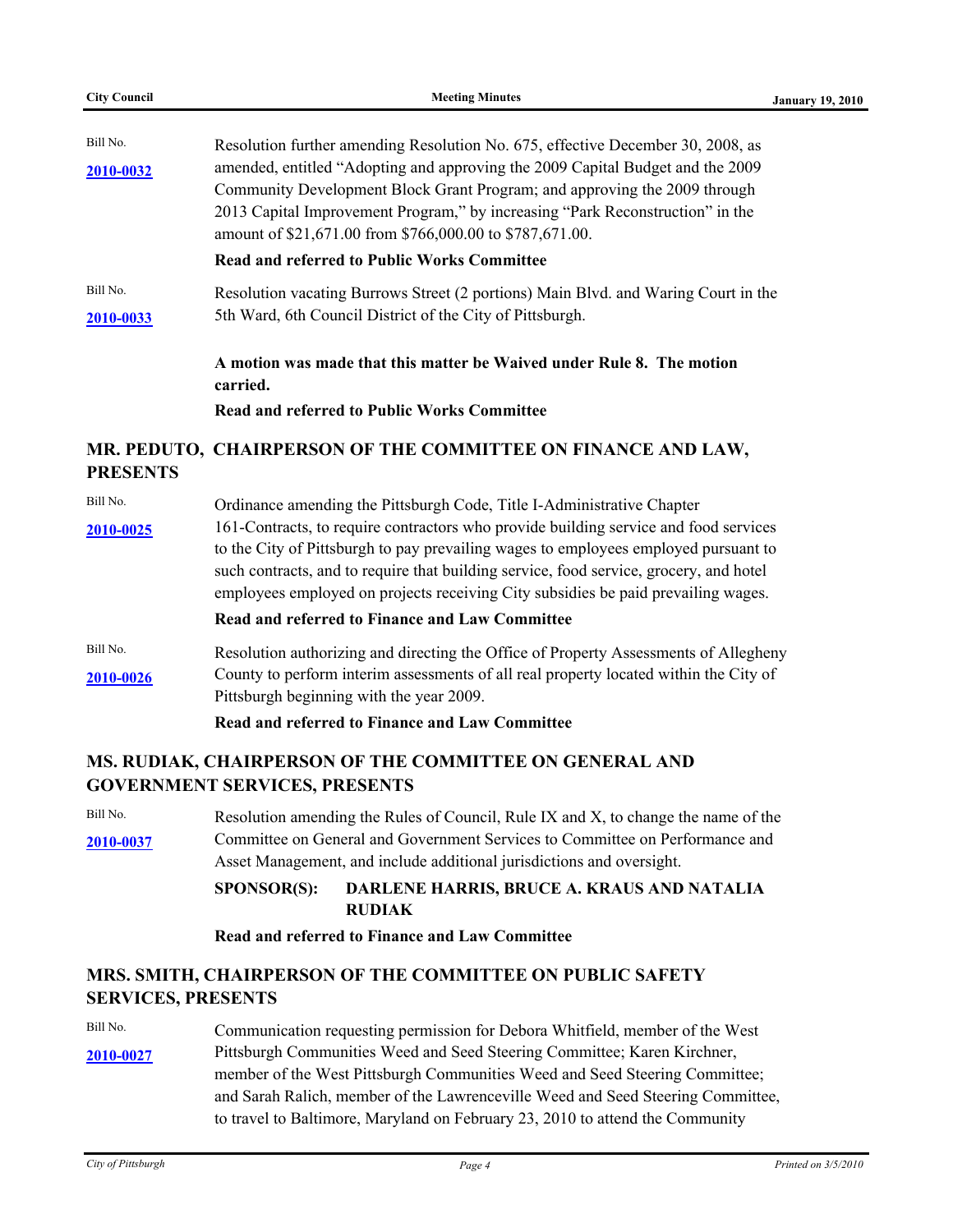Capacity Development Office (CCDO) National Conference. The Conference will be held on February 24-26, 2010. It will provide training related to Federal Weed and Seed strategies and objectives. Cost not to exceed \$936.

**Read and referred to Public Safety Services Committee**

## **MRS. HARRIS, PRESIDENT OF COUNCIL AND CHAIRPERSON OF THE COMMITTEE ON HEARINGS, PRESENTS**

| Bill No.<br>2010-0038        | Petition from the residents of the City of Pittsburgh requesting a Public Hearing<br>relative to Bill No. 2010-0005; Prevailing Wage. (Petition - VALID)                                                                                                                          |
|------------------------------|-----------------------------------------------------------------------------------------------------------------------------------------------------------------------------------------------------------------------------------------------------------------------------------|
|                              | <b>Read and referred to Hearings Committee</b>                                                                                                                                                                                                                                    |
| Bill No.<br><u>2010-0039</u> | Petition from the residents of the City of Pittsburgh requesting a public hearing<br>relative to the proposal to remove the nameplate honoring General V. Hayden on the<br>North Shore Drive at Heinz Field. (Petition - VALID)<br><b>Read and referred to Hearings Committee</b> |
| Bill No.<br>2010-0040        | Petition from the residents of the City of Pittsburgh submitting a petition to request an<br>extension of time during the Public Comment period from three minutes to five<br>minutes. Petition is Valid.<br><b>Read and referred to Hearings Committee</b>                       |
| Bill No.<br>2010-0041        | Communication from City Controller Michael Lamb submitting a Performance Audit<br>of First Vehicle Services Fleet Management and Maintenance dated January 2010.                                                                                                                  |
|                              | A motion was made that this matter be Read, Received and Filed. The motion<br>carried.                                                                                                                                                                                            |

# **UNFINISHED BUSINESS**

# **REPORTS OF COMMITTEE - FINAL ACTION**

#### **MR.KRAUS PRESENTS COMMITTEE ON PUBLIC WORKS**

Bill No. **[2010-0023](http://pittsburgh.legistar.com/gateway.aspx/matter.aspx?key=12519)** Report of the Committee on Public Works for January 13, 2010 with an Affirmative Recommendation.

#### **A motion was made that this matter be Read, Received and Filed. The motion carried.**

Bill No. **[2010-0007](http://pittsburgh.legistar.com/gateway.aspx/matter.aspx?key=12503)** to enter into a Temporary License and Cooperation Agreement with The Resolution authorizing the Mayor and the Director of the Department of Public Works Lawrenceville Corporation to permit the City's Department of Public Works to provide technical and other collaborative assistance for the development of a community tree park.

#### **A motion was made that this matter be Passed Finally. The motion carried by the following vote:**